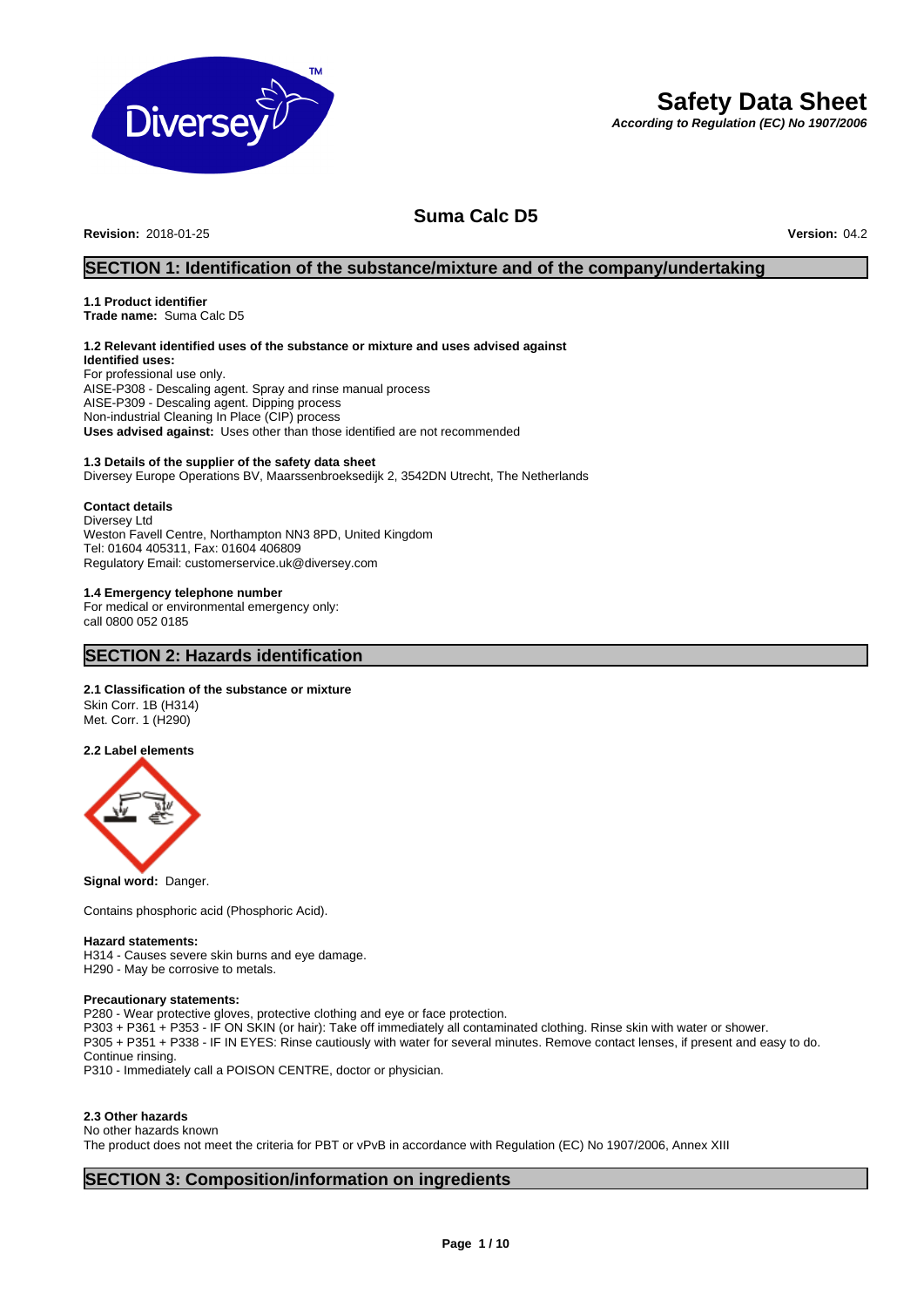#### **3.2 Mixtures**

| Ingredient(s)   | <b>EC</b> number | <b>CAS number</b> | <b>REACH number</b> | <b>Classification</b>                                     | <b>Notes</b> | Weight<br>percent |
|-----------------|------------------|-------------------|---------------------|-----------------------------------------------------------|--------------|-------------------|
| phosphoric acid | 231-633-2        | 7664-38-2         | 01-2119485924-24    | Skin Corr. 1B (H314)<br>(H <sub>290</sub> )<br>Met. Corr. |              | 30-50             |

\* Polymer.

Workplace exposure limit(s), if available, are listed in subsection 8.1.

[1] Exempted: ionic mixture. See Regulation (EC) No 1907/2006, Annex V, paragraph 3 and 4. This salt is potentially present, based on calculation, and included for classification and labelling purposes only. Each starting material of the ionic mixture is registered, as required.

[2] Exempted: included in Annex IV of Regulation (EC) No 1907/2006.

[3] Exempted: Annex V of Regulation (EC) No 1907/2006.

[4] Exempted: polymer. See Article 2(9) of Regulation (EC) No 1907/2006.

For the full text of the H and EUH phrases mentioned in this Section, see Section 16.

# **SECTION 4: First aid measures**

| 4.1 Description of first aid measures                           |                                                                                                           |
|-----------------------------------------------------------------|-----------------------------------------------------------------------------------------------------------|
| <b>General Information:</b>                                     | If breathing is irregular or stopped, administer artificial respiration. If unconscious place in recovery |
|                                                                 | position and seek medical advice. Provide fresh air. No mouth-to-mouth or mouth-to-nose                   |
|                                                                 | resuscitation. Use Ambu bag or ventilator.                                                                |
| Inhalation:                                                     | Get medical attention or advice if you feel unwell.                                                       |
| <b>Skin contact:</b>                                            | Wash skin with plenty of lukewarm, gently flowing water for at least 30 minutes. Take off                 |
|                                                                 | immediately all contaminated clothing and wash it before re-use. Immediately call a POISON                |
|                                                                 | CENTRE, doctor or physician.                                                                              |
| Eye contact:                                                    | Hold eyelids apart and flush eyes with plenty of lukewarm water for at least 15 minutes. Remove           |
|                                                                 | contact lenses, if present and easy to do. Continue rinsing. Immediately call a POISON CENTRE,            |
|                                                                 | doctor or physician.                                                                                      |
| Ingestion:                                                      | Rinse mouth. Immediately drink 1 glass of water. Never give anything by mouth to an unconscious           |
|                                                                 | person. Do NOT induce vomiting. Keep at rest. Immediately call a POISON CENTRE, doctor or                 |
|                                                                 | physician.                                                                                                |
| Self-protection of first aider:                                 | Consider personal protective equipment as indicated in subsection 8.2.                                    |
|                                                                 |                                                                                                           |
| 4.2 Most important symptoms and effects, both acute and delayed |                                                                                                           |
| Inhalation:                                                     | No known effects or symptoms in normal use.                                                               |

| iis moot important of inpromo and onoolog soun availy and abia for |                                                                                                        |
|--------------------------------------------------------------------|--------------------------------------------------------------------------------------------------------|
| Inhalation:                                                        | No known effects or symptoms in normal use.                                                            |
| <b>Skin contact:</b>                                               | Causes severe burns.                                                                                   |
| Eve contact:                                                       | Causes severe or permanent damage.                                                                     |
| Ingestion:                                                         | Ingestion will lead to a strong caustic effect on mouth and throat and to the danger of perforation of |
|                                                                    | oesophagus and stomach.                                                                                |

#### **4.3 Indication of any immediate medical attention and special treatment needed**

No information available on clinical testing and medical monitoring. Specific toxicological information on substances, if available, can be found in section 11.

# **SECTION 5: Firefighting measures**

#### **5.1 Extinguishing media**

Carbon dioxide. Dry powder. Water spray jet. Fight larger fires with water spray jet or alcohol-resistant foam.

#### **5.2 Special hazards arising from the substance or mixture**

# No special hazards known. **5.3 Advice for firefighters**

As in any fire, wear self contained breathing apparatus and suitable protective clothing including gloves and eye/face protection.

### **SECTION 6: Accidental release measures**

#### **6.1 Personal precautions, protective equipment and emergency procedures**

Wear suitable protective clothing, gloves and eye/face protection.

#### **6.2 Environmental precautions**

Do not allow to enter drainage system, surface or ground water. Dilute with plenty of water.

#### **6.3 Methods and material for containment and cleaning up**

Use neutralising agent. Absorb with liquid-binding material (sand, diatomite, universal binders, sawdust).

#### **6.4 Reference to other sections**

For personal protective equipment see subsection 8.2. For disposal considerations see section 13.

# **SECTION 7: Handling and storage**

#### **7.1 Precautions for safe handling**

**Measures to prevent fire and explosions:** No special precautions required.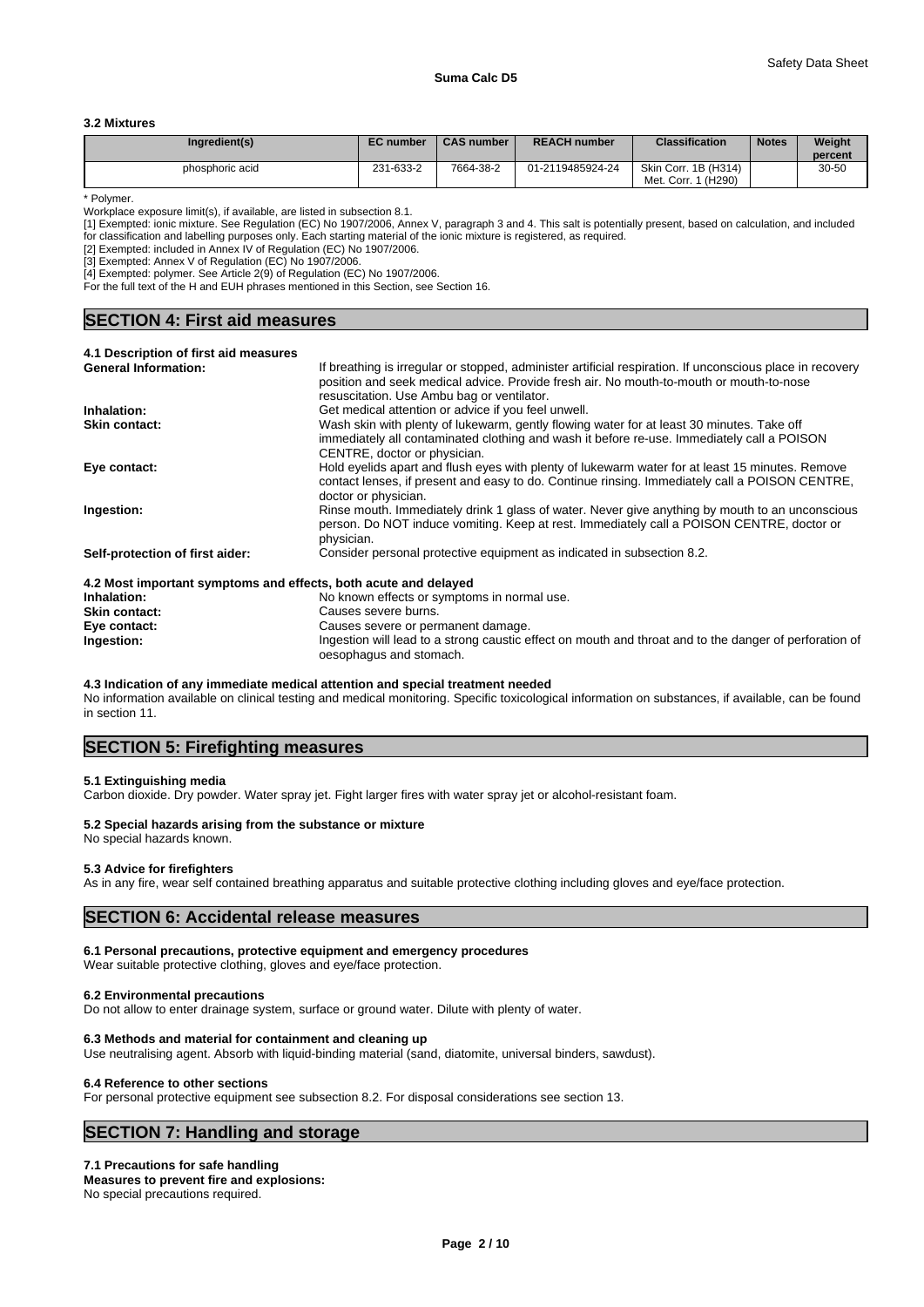#### **Measures required to protect the environment:**

For environmental exposure controls see subsection 8.2.

#### **Advices on general occupational hygiene:**

Handle in accordance with good industrial hygiene and safety practice. Keep away from food, drink and animal feeding stuffs. Do not mix with other products unless adviced by Diversey. Wash hands before breaks and at the end of workday. Wash face, hands and any exposed skin thoroughly after handling. Take off immediately all contaminated clothing. Wash contaminated clothing before reuse. Use personal protective equipment as required. Avoid contact with skin and eyes. Use only with adequate ventilation.

#### **7.2 Conditions for safe storage, including any incompatibilities**

Store in accordance with local and national regulations. Keep only in original container. Store in a closed container. For conditions to avoid see subsection 10.4. For incompatible materials see subsection 10.5.

#### **7.3 Specific end use(s)**

No specific advice for end use available.

### **SECTION 8: Exposure controls/personal protection**

#### **8.1 Control parameters**

**Workplace exposure limits**

|  |  | Air limit values, if available: |  |
|--|--|---------------------------------|--|
|  |  |                                 |  |

Biological limit values, if available:

Recommended monitoring procedures, if available:

Additional exposure limits under the conditions of use, if available:

### **DNEL/DMEL and PNEC values**

#### **Human exposure**

DNEL oral exposure - Consumer (mg/kg bw)

| Ingredient(s)   | <b>Short term - Local</b><br>effects | <b>Short term - Systemicl</b><br>effects | Long term - Local<br>effects | <b>I Long term - Systemic I</b><br>effects |  |
|-----------------|--------------------------------------|------------------------------------------|------------------------------|--------------------------------------------|--|
| phosphoric acid |                                      |                                          |                              |                                            |  |

#### DNEL dermal exposure - Worker

| Ingredient(s)   | Short term -<br>Local<br>effects | Short term - Systemic<br>effects (ma/ka bw) | Long term - Local<br>effects | <b>I Long term - Systemic i</b><br>effects (mg/kg bw) |
|-----------------|----------------------------------|---------------------------------------------|------------------------------|-------------------------------------------------------|
| phosphoric acid | No data available                |                                             | No data available            |                                                       |

#### DNEL dermal exposure - Consumer

| Ingredient(s)   | <b>Short term - Local</b><br>effects | <b>Short term - Systemic F</b><br>effects (ma/ka bw) | 'Long term - Local<br>effects | <b>I Long term - Systemic i</b><br>effects (mg/kg bw) |
|-----------------|--------------------------------------|------------------------------------------------------|-------------------------------|-------------------------------------------------------|
| phosphoric acid | No data available                    |                                                      | No data available             |                                                       |

DNEL inhalatory exposure - Worker (mg/m<sup>3</sup>

| DNEL inhalatory exposure - Worker (mg/m <sup>3</sup> ) |                                      |                                  |                              |                                            |
|--------------------------------------------------------|--------------------------------------|----------------------------------|------------------------------|--------------------------------------------|
| Ingredient(s)                                          | <b>Short term - Local</b><br>effects | Short term - Systemic<br>effects | Long term - Local<br>effects | <b>I Long term - Systemic I</b><br>effects |
| phosphoric acid                                        |                                      |                                  | 2.92                         |                                            |

| DNEL inhalatory exposure - Consumer (mg/m <sup>3</sup> ) |                 |                                      |                                         |                              |                                            |  |  |  |
|----------------------------------------------------------|-----------------|--------------------------------------|-----------------------------------------|------------------------------|--------------------------------------------|--|--|--|
|                                                          | Ingredient(s)   | <b>Short term - Local</b><br>effects | <b>Short term - Systemic</b><br>effects | Long term - Local<br>effects | <b>I Long term - Systemic I</b><br>effects |  |  |  |
|                                                          |                 |                                      |                                         |                              |                                            |  |  |  |
|                                                          | phosphoric acid |                                      |                                         | 0.73                         |                                            |  |  |  |

#### **Environmental exposure**

| Environmental exposure - PNEC |        |                                                       |                     |                                  |
|-------------------------------|--------|-------------------------------------------------------|---------------------|----------------------------------|
| Ingredient(s)                 | (mg/l) | Surface water, fresh Surface water, marinel<br>(mg/l) | Intermittent (mg/l) | Sewage treatment<br>plant (mg/l) |
| phosphoric acid               |        |                                                       |                     |                                  |

Environmental exposure - PNEC, continued

| <b>redient(s)</b> | l Sediment. freshwater l<br>(mg/kg | Sediment, marine<br>(mg/kg | (mg/kg) | r (mg/m <sup>3</sup> ) |
|-------------------|------------------------------------|----------------------------|---------|------------------------|
| phosphoric acid   |                                    |                            |         |                        |

#### **8.2 Exposure controls**

*The following information applies for the uses indicated in subsection 1.2 of the Safety Data Sheet. If available, please refer to the product information sheet for application and handling instructions.*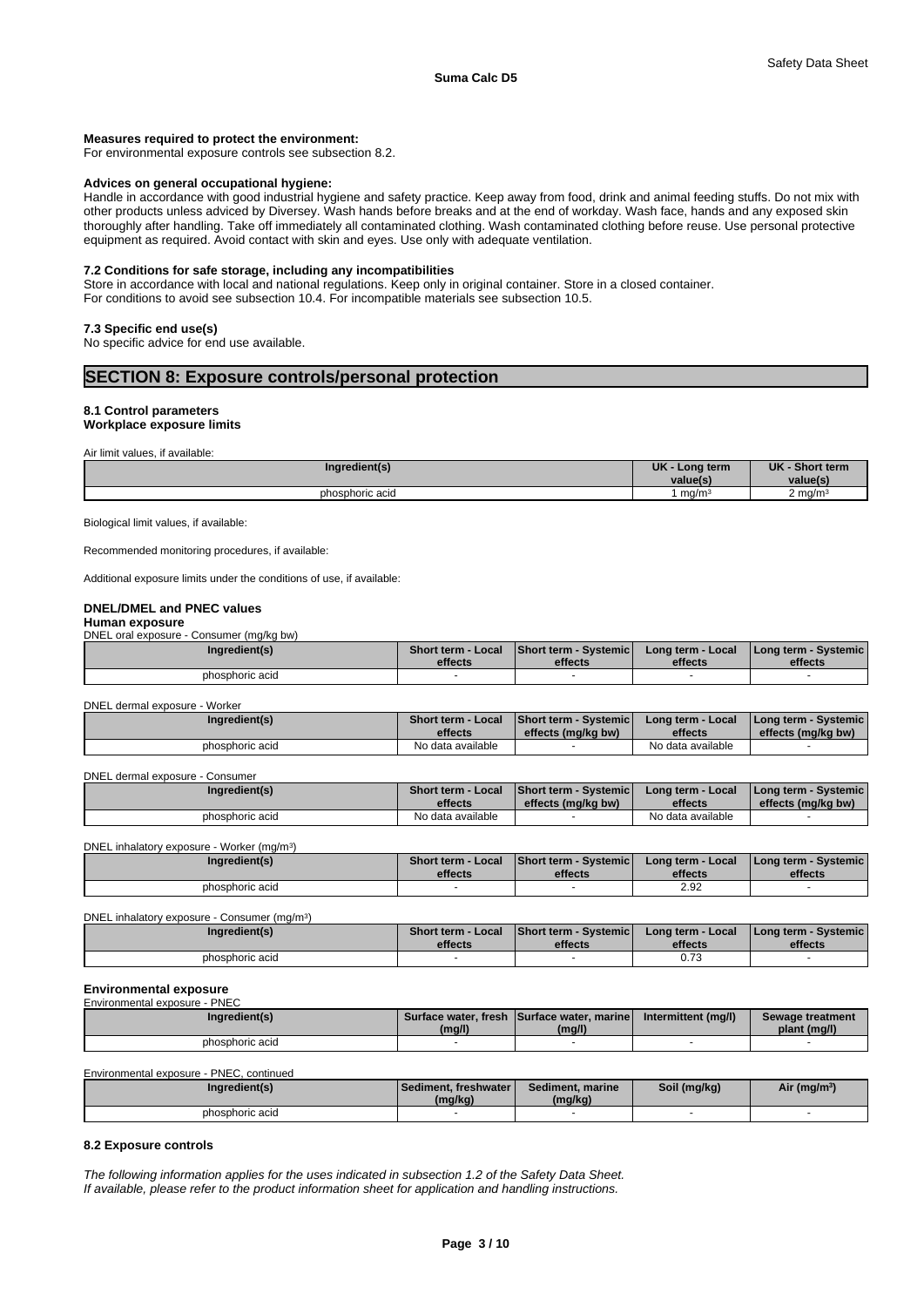*Normal use conditions are assumed for this section.*

*Recommended safety measures for handling the undiluted product: Covering activities such as filling and transfer of product to application equipment, flasks or buckets*

| Appropriate engineering controls:       | If the product is diluted by using specific dosing systems with no risk of splashes or direct skin<br>contact, the personal protection equipment as described in this section is not required.                                                                                                                                                                                                                                                                                                                                                    |
|-----------------------------------------|---------------------------------------------------------------------------------------------------------------------------------------------------------------------------------------------------------------------------------------------------------------------------------------------------------------------------------------------------------------------------------------------------------------------------------------------------------------------------------------------------------------------------------------------------|
| Appropriate organisational controls:    | Avoid direct contact and/or splashes where possible. Train personnel.                                                                                                                                                                                                                                                                                                                                                                                                                                                                             |
| Personal protective equipment           |                                                                                                                                                                                                                                                                                                                                                                                                                                                                                                                                                   |
| Eye / face protection:                  | Safety glasses or goggles (EN 166). The use of a full-face shield or other full-face protection is<br>strongly recommended when handling open containers or if splashes may occur.                                                                                                                                                                                                                                                                                                                                                                |
| Hand protection:                        | Chemical-resistant protective gloves (EN 374). Verify instructions regarding permeability and<br>breakthrough time, as provided by the gloves supplier. Consider specific local use conditions, such<br>as risk of splashes, cuts, contact time and temperature.<br>Suggested gloves for prolonged contact: Material: butyl rubber Penetration time: >= 480 min<br>Material thickness: $>= 0.7$ mm<br>Suggested gloves for protection against splashes: Material: nitrile rubber Penetration time: >= 30<br>min Material thickness: $\geq 0.4$ mm |
|                                         | In consultation with the supplier of protective gloves a different type providing similar protection may<br>be chosen.                                                                                                                                                                                                                                                                                                                                                                                                                            |
| <b>Body protection:</b>                 | Wear chemical-resistant clothing and boots in case direct dermal exposure and/or splashes may<br>occur (EN 14605).                                                                                                                                                                                                                                                                                                                                                                                                                                |
| <b>Respiratory protection:</b>          | No special requirements under normal use conditions.                                                                                                                                                                                                                                                                                                                                                                                                                                                                                              |
| <b>Environmental exposure controls:</b> | Should not reach sewage water or drainage ditch undiluted or unneutralised.                                                                                                                                                                                                                                                                                                                                                                                                                                                                       |
|                                         |                                                                                                                                                                                                                                                                                                                                                                                                                                                                                                                                                   |

*Recommended safety measures for handling the diluted product:*

**Recommended maximum concentration (%):** 20

| Appropriate engineering controls:<br>Appropriate organisational controls: | Provide a good standard of general ventilation.<br>No special requirements under normal use conditions.                                           |
|---------------------------------------------------------------------------|---------------------------------------------------------------------------------------------------------------------------------------------------|
| Personal protective equipment                                             |                                                                                                                                                   |
| Eye / face protection:                                                    | Safety glasses are not normally required. However, their use is recommended in those cases<br>where splashes may occur when handling the product. |
| Hand protection:                                                          | Rinse and dry hands after use. For prolonged contact protection for the skin may be necessary.                                                    |
| <b>Body protection:</b>                                                   | No special requirements under normal use conditions.                                                                                              |
| <b>Respiratory protection:</b>                                            | No special requirements under normal use conditions.                                                                                              |

**Environmental exposure controls:** No special requirements under normal use conditions.

# **SECTION 9: Physical and chemical properties**

**9.1 Information on basic physical and chemical properties Information in this section refers to the product, unless it is specifically stated that substance data is listed**

**Physical State:** Liquid **Colour:** Clear, Colourless **Odour:** Product specific **Odour threshold:** Not applicable **pH:** =< 2 (neat) **Melting point/freezing point (°C):** Not determined Not relevant to classification of this product **Initial boiling point and boiling range (°C):** Not determined

| Substance data.<br>., boiling point |                   |                  |                             |
|-------------------------------------|-------------------|------------------|-----------------------------|
| Ingredient(s)                       | Value             | <b>Method</b>    | <b>Atmospheric pressure</b> |
|                                     | $\sim$<br>$\cdot$ |                  | (hPa)                       |
| phosphoric acid                     | 158               | Method not given | 1013                        |

**Method / remark**

**Method / remark**

*( UN Manual of Tests and Criteria, section 32, L.2 )* **Flash point (°C):** Not applicable. **Sustained combustion:** Not applicable. **Evaporation rate:** Not determined **Flammability (solid, gas):** Not applicable to liquids **Upper/lower flammability limit (%):** Not determined

Substance data, flammability or explosive limits, if available:

**Vapour pressure:** Not determined

**Method / remark**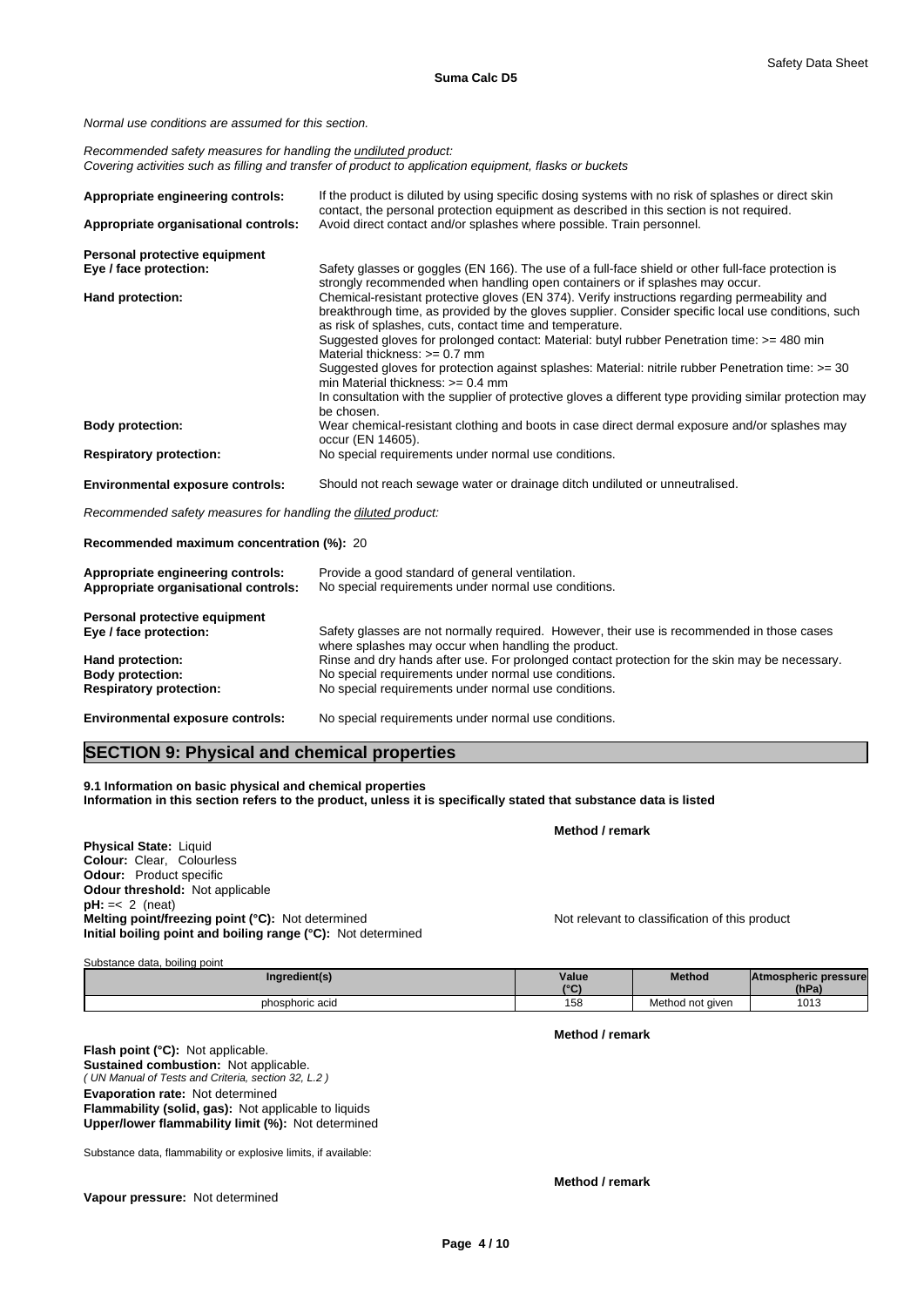| Substance data, vapour pressure |       |                  |             |
|---------------------------------|-------|------------------|-------------|
| Ingredient(s)                   | Value | <b>Method</b>    | Temperature |
|                                 | (Pa)  |                  | $\sim$      |
| phosphoric acid                 |       | Method not given | 20          |

#### **Method / remark**

#### **Solubility in / Miscibility with Water:** Fully miscible **Vapour density:** Not determined **Relative density:** ≈1.29(20°C)

| Substance data, solubility in water |                |               |                                |
|-------------------------------------|----------------|---------------|--------------------------------|
| Ingredient(s)                       | Value<br>(g/l) | <b>Method</b> | Temperature<br>10 <sub>0</sub> |
| phosphoric acid                     | Soluble        |               |                                |

Substance data, partition coefficient n-octanol/water (log Kow): see subsection 12.3

#### **Decomposition temperature:** Not applicable. **Autoignition temperature:** Not determined **Viscosity:** Not determined **Explosive properties:** Not explosive. **Oxidising properties:** Not oxidising.

# 9.2 Other information<br>Surface tension (N/m): Not determined

**Corrosion to metals: Corrosive** 

Substance data, dissociation constant, if available:

# **SECTION 10: Stability and reactivity**

#### **10.1 Reactivity**

No reactivity hazards known under normal storage and use conditions.

#### **10.2 Chemical stability**

Stable under normal storage and use conditions.

#### **10.3 Possibility of hazardous reactions**

No hazardous reactions known under normal storage and use conditions.

#### **10.4 Conditions to avoid**

None known under normal storage and use conditions.

#### **10.5 Incompatible materials**

Reacts with alkali and metals. Keep away from products containing chlorine-based bleaching agents or sulphites.

#### **10.6 Hazardous decomposition products**

None known under normal storage and use conditions.

## **SECTION 11: Toxicological information**

#### **11.1 Information on toxicological effects**

Mixture data:.

#### **Relevant calculated ATE(s):**

ATE - Oral (mg/kg): >5000

Substance data, where relevant and available, are listed below:.

#### **Acute toxicity** Acute oral toxicity

| Ingredient(s)   | Endpoint | Value<br>(mg/kg) | <b>Species</b> | Method                   | <b>Exposure</b><br>time (h) |
|-----------------|----------|------------------|----------------|--------------------------|-----------------------------|
| phosphoric acid | LD 50    | 2600             | Rat            | [OECD 423 (EU B.1 tris)] |                             |

Acute dermal toxicity

| Ingredient(s)   | Endpoint | Value<br>(mg/kg) | <b>Species</b> | <b>Method</b>    | Exposure<br>time (h) |
|-----------------|----------|------------------|----------------|------------------|----------------------|
| phosphoric acid | LD 50    | 2740             | Rabbit         | Method not aiven |                      |

**Method / remark**

Not relevant to classification of this product<br>Weight of evidence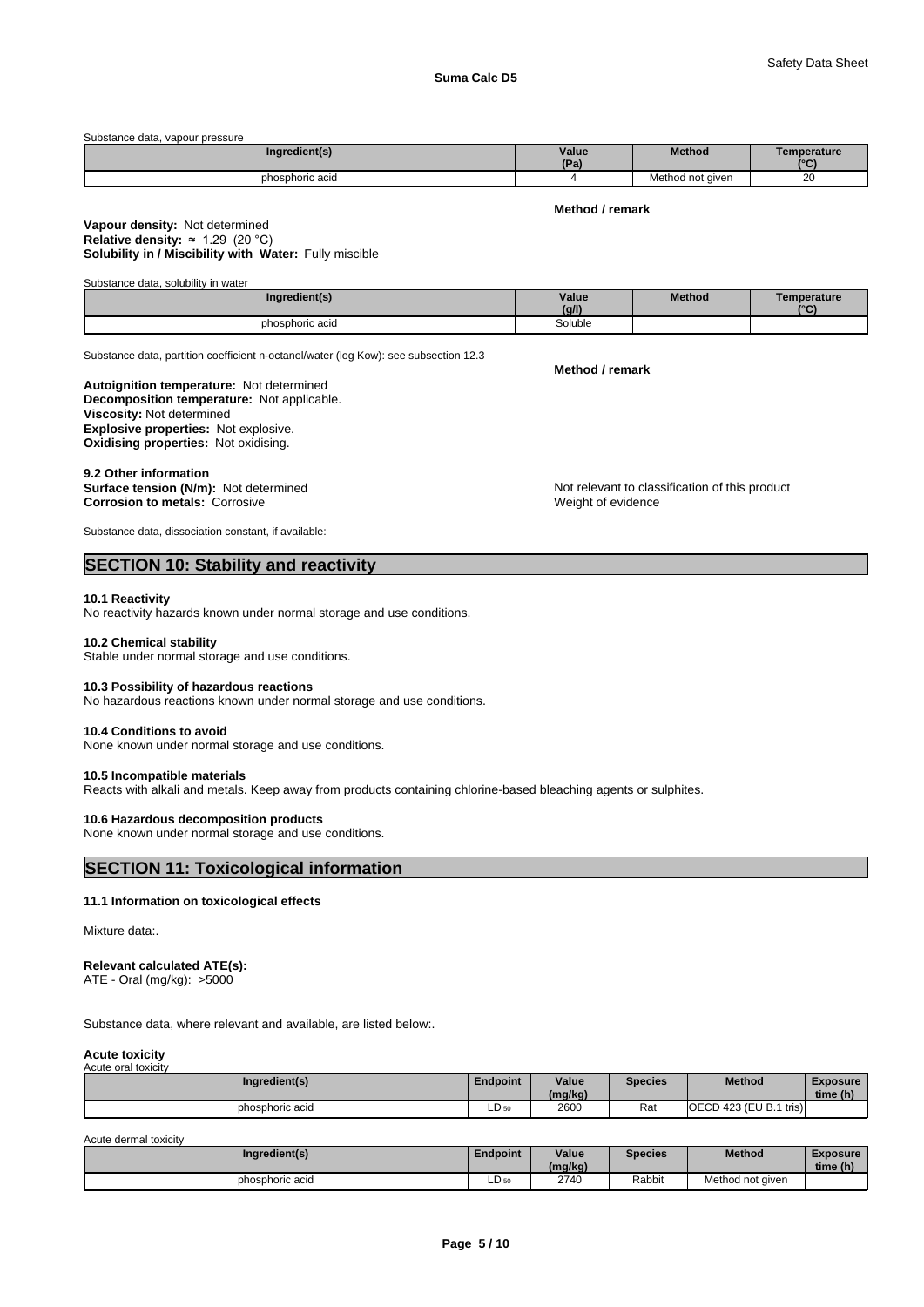Acute inhalative toxicity

| Ingredient(s)   | <b>Endpoint</b> | Value<br>(mg/l) | Species | <b>Method</b>    | Exposure<br>time (h) |
|-----------------|-----------------|-----------------|---------|------------------|----------------------|
| phosphoric acid | $\sim$<br>ືບຫ   | 85C             | Rat     | Method not given |                      |

#### **Irritation and corrosivity**

| Skin<br>.∩ and corrosivitv<br>irritation |           |         |                        |                   |
|------------------------------------------|-----------|---------|------------------------|-------------------|
| Ingredient(s)                            | Result    | Species | <b>Method</b>          | osure time<br>-xv |
| phosphoric acid                          | Corrosive | Rabbit  | ) 404 (EU B.4)<br>OECD |                   |

| Eye irritation and corrosivity |               |         |                  |               |
|--------------------------------|---------------|---------|------------------|---------------|
| Inaredient(s)                  | <b>Result</b> | Species | <b>Method</b>    | Exposure time |
| phosphoric acid                | Severe damage | Rabbit  | Method not given |               |

| Respiratory<br>v tract irritation and corrosivitv |                   |                |               |            |
|---------------------------------------------------|-------------------|----------------|---------------|------------|
| Ingredient(s)                                     | Result            | <b>Species</b> | <b>Method</b> | osure time |
| phosphoric acid                                   | No data available |                |               |            |

# **Sensitisation** Sensitisation by skin contact

| Ingredient(s)   | Result                    | ecres | Method           | $-0.011$ |
|-----------------|---------------------------|-------|------------------|----------|
| phosphoric acid | sensitising<br><b>Not</b> | Human | Human experience |          |

| Sensitisation by inhalation |                   |                |               |               |
|-----------------------------|-------------------|----------------|---------------|---------------|
| Ingredient(s)               | Result            | <b>Species</b> | <b>Method</b> | Exposure time |
| phosphoric acid             | No data available |                |               |               |

# **CMR effects (carcinogenicity, mutagenicity and toxicity for reproduction)**

| . .<br>Mutagenicity |                                                                         |                      |                         |               |
|---------------------|-------------------------------------------------------------------------|----------------------|-------------------------|---------------|
| Ingredient(s)       | <b>Result (in-vitro)</b>                                                | <b>Method</b>        | <b>Result (in-vivo)</b> | <b>Method</b> |
|                     |                                                                         | (in-vitro)           |                         | (in-vivo)     |
| phosphoric acid     | No evidence for mutagenicity, negative   OECD 471 (EU No data available |                      |                         |               |
|                     | test results                                                            | <b>B.12/13) OECD</b> |                         |               |
|                     |                                                                         | 473 OECD 476         |                         |               |
|                     |                                                                         | (Mouse)              |                         |               |
|                     |                                                                         | lymphoma)            |                         |               |

#### **Carcinogenicity**

| .<br>™enti           | .                                                    |
|----------------------|------------------------------------------------------|
| phosphoric acid<br>. | $\cdots$<br>available<br>$A^{\sim}$<br>- Oʻzi<br>างเ |

### Toxicity for reproduction

| Ingredient(s)   | <b>Endpoint</b> | Specific effect        | Value<br>$\left \frac{\text{mg}}{\text{kg}}\right $ bw/d) | Species | <b>Method</b>    | <b>Exposure</b><br>time | <b>Remarks and other effects</b><br>reported |
|-----------------|-----------------|------------------------|-----------------------------------------------------------|---------|------------------|-------------------------|----------------------------------------------|
| phosphoric acid | <b>NOAEL</b>    | Developmental toxicity | 410                                                       | Rat     | <b>OECD 422.</b> | $10 \text{ day}(s)$     | No evidence for reproductive                 |
|                 |                 |                        |                                                           |         | oral             |                         | toxicity No evidence for                     |
|                 |                 |                        |                                                           |         |                  |                         | developmental toxicity                       |

# **Repeated dose toxicity** Sub-acute or sub-chronic oral toxicity

| Sup-acute or sup-critorily oral toxicity |                 |              |                |                  |              |                                             |
|------------------------------------------|-----------------|--------------|----------------|------------------|--------------|---------------------------------------------|
| Ingredient(s)                            | <b>Endpoint</b> | Value        | <b>Species</b> | <b>Method</b>    |              | <b>Exposure Specific effects and organs</b> |
|                                          |                 | (mg/kg bw/d) |                |                  | Itime (davs) | affected                                    |
| phosphoric acid                          | <b>NOAEL</b>    | 250          | Rat            | <b>OECD 422.</b> |              |                                             |
|                                          |                 |              |                | oral             |              |                                             |

Sub-chronic dermal toxicity

| Ingredient(s)   | <b>Endpoint</b> | Value<br>(mg/kg bw/d) | Species | <b>Method</b> | time (days) | <b>Exposure Specific effects and organs</b><br>affected |
|-----------------|-----------------|-----------------------|---------|---------------|-------------|---------------------------------------------------------|
| phosphoric acid |                 | No data<br>available  |         |               |             |                                                         |

#### Sub-chronic inhalation toxicity

| Ingredient(s)   | <b>Endpoint</b> | Value<br>(mg/kg bw/d) | <b>Species</b> | Method | time (days) | <b>Exposure Specific effects and organs I</b><br>affected |
|-----------------|-----------------|-----------------------|----------------|--------|-------------|-----------------------------------------------------------|
| phosphoric acid |                 | No data<br>available  |                |        |             |                                                           |

Chronic toxicity

| Ingredient(s)   | <b>Exposure</b><br>route | Endpoint | Value<br>$\lfloor (mq/kg) \cdot (md) \rfloor$ | <b>Species</b> | <b>Method</b> | Exposure<br>time | Specific effects and<br>organs affected | Remark |
|-----------------|--------------------------|----------|-----------------------------------------------|----------------|---------------|------------------|-----------------------------------------|--------|
| phosphoric acid |                          |          | No data<br>available                          |                |               |                  |                                         |        |

| STOT-single exposure |               |                   |  |
|----------------------|---------------|-------------------|--|
|                      | Ingredient(s) | Affected organ(s) |  |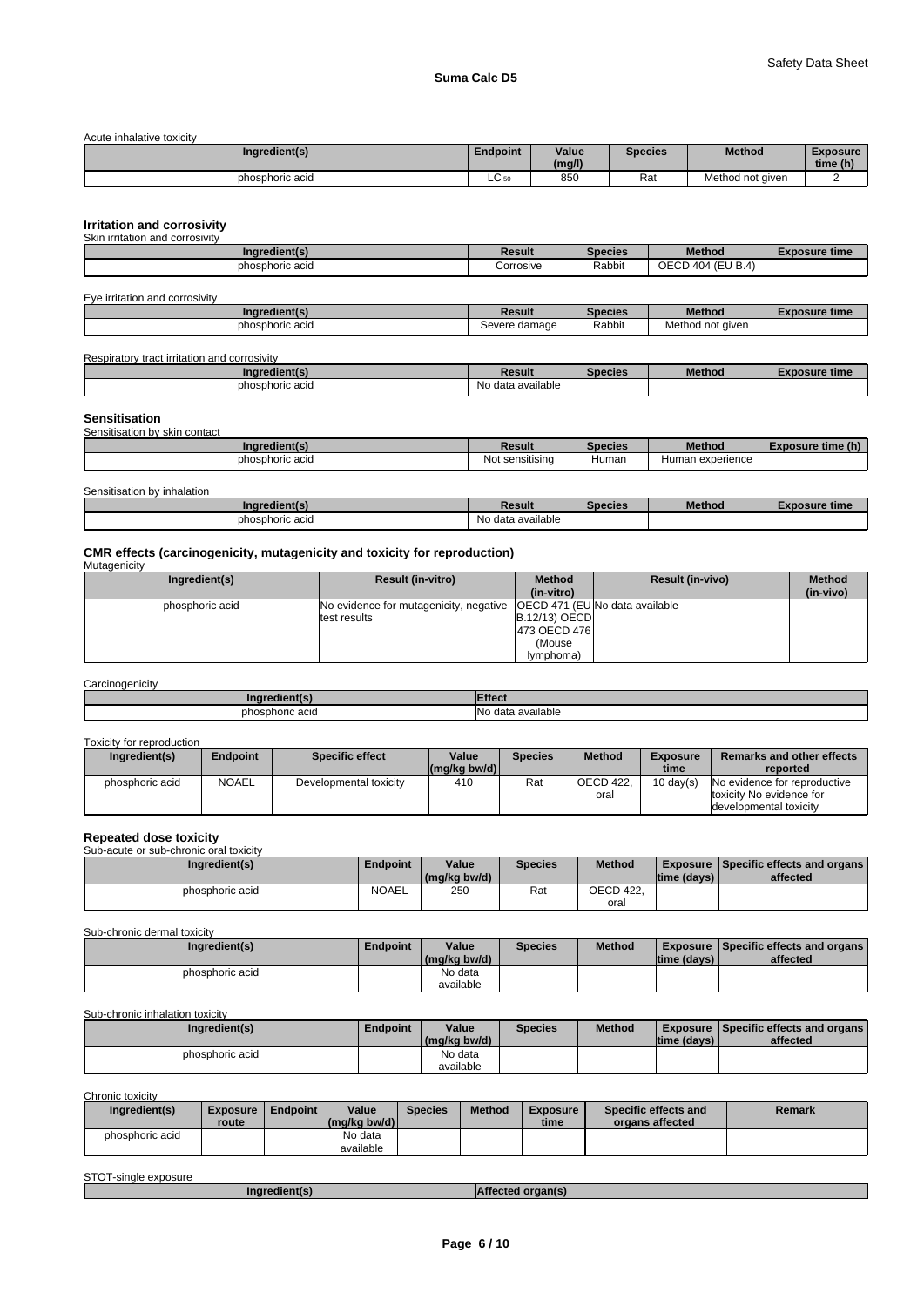| วsphoric acid<br>nhr.  | .<br>IN r<br>≅data available |
|------------------------|------------------------------|
|                        |                              |
| STOT-reneated exposure |                              |

| ا שו ט<br>ד הכתפטופה בצמטאות |                                 |
|------------------------------|---------------------------------|
| IAR                          |                                 |
| ph<br>hosphoric acid         | <b>IN∩</b><br>available<br>data |

**Aspiration hazard**

Substances with an aspiration hazard (H304), if any, are listed in section 3. If relevant, see section 9 for dynamic viscosity and relative density of the product.

### **Potential adverse health effects and symptoms**

Effects and symptoms related to the product, if any, are listed in subsection 4.2.

| <b>SECTION 12: Ecological information</b> |
|-------------------------------------------|
|-------------------------------------------|

#### **12.1 Toxicity**

No data is available on the mixture.

Substance data, where relevant and available, are listed below:

## **Aquatic short-term toxicity**

| Aquatic short-term toxicity - fish |                       |        |                            |                  |                 |
|------------------------------------|-----------------------|--------|----------------------------|------------------|-----------------|
| Ingredient(s)                      | <b>Endpoint</b>       | Value  | <b>Species</b>             | <b>Method</b>    | <b>Exposure</b> |
|                                    |                       | (mg/l) |                            |                  | time (h)        |
| phosphoric acid                    | $\sim$<br>--<br>ㄴㄴ 50 | 138    | <i>Gambusia</i><br>affinis | Method not given | 96              |

| Aquatic short-term toxicity - crustacea |                 |                 |                |                   |                             |
|-----------------------------------------|-----------------|-----------------|----------------|-------------------|-----------------------------|
| Ingredient(s)                           | <b>Endpoint</b> | Value<br>(mg/l) | <b>Species</b> | <b>Method</b>     | <b>Exposure</b><br>time (h) |
| phosphoric acid                         | EC 50           | 100             | Daphnia        | OECD 202 (EU C.2) | 48                          |
|                                         |                 |                 | magna Straus   |                   |                             |

Aquatic short-term toxicity - algae

| Ingredient(s)   | Endpoint                   | Value  | <b>Species</b> | <b>Method</b>     | Exposure                             |  |
|-----------------|----------------------------|--------|----------------|-------------------|--------------------------------------|--|
|                 |                            | (mg/l) |                |                   | time (h)                             |  |
| phosphoric acid | $E^{\sim}$<br><b>EC 50</b> | 100    | Desmodesmus    | OECD 201 (EU C.3) | $\overline{\phantom{a}}$<br><b>1</b> |  |
|                 |                            |        | subspicatus    |                   |                                      |  |

#### Aquatic short-term toxicity - marine species

| Ingredient(s)   | <b>Endpoint</b> | Value     | <b>Species</b> | <b>Method</b> | <b>Exposure</b> |
|-----------------|-----------------|-----------|----------------|---------------|-----------------|
|                 |                 | (mg/l)    |                |               | time (davs)     |
| phosphoric acid |                 | No data   |                |               |                 |
|                 |                 | available |                |               |                 |

#### Impact on sewage plants - toxicity to bacteria

| Ingredient(s)   | <b>Endpoint</b>  | Value<br>(mg/l) | Inoculum            | Method           | <b>Exposure</b><br>time |
|-----------------|------------------|-----------------|---------------------|------------------|-------------------------|
| phosphoric acid | EC <sub>50</sub> | 270<br>$\sim$   | Activated<br>sludge | Method not given |                         |

# **Aquatic long-term toxicity** Aquatic long-term toxicity - fish

| <b>AUGULO IVIIU-LEIIII LUAIULV</b><br>ாவா |          |                      |                |               |                         |                         |  |  |  |
|-------------------------------------------|----------|----------------------|----------------|---------------|-------------------------|-------------------------|--|--|--|
| Ingredient(s)                             | Endpoint | Value<br>(mg/l)      | <b>Species</b> | <b>Method</b> | <b>Exposure</b><br>time | <b>Effects observed</b> |  |  |  |
| phosphoric acid                           |          | No data<br>available |                |               |                         |                         |  |  |  |

Aquatic long-term toxicity - crustacea

| Ingredient(s)   | Endpoint | Value<br>(mg/l) | <b>Species</b> | <b>Method</b> | <b>Exposure</b><br>time | <b>Effects observed</b> |
|-----------------|----------|-----------------|----------------|---------------|-------------------------|-------------------------|
| phosphoric acid |          | No data         |                |               |                         |                         |
|                 |          | available       |                |               |                         |                         |

#### Aquatic toxicity to other aquatic benthic organisms, including sediment-dwelling organisms, if available:

| Ingredient(s)   | <b>Endpoint</b> | Value<br>(mg/kg dw<br>sediment) | <b>Species</b> | <b>Method</b> | <b>Exposure</b><br>$ time$ (days) $ $ | <b>Effects observed</b> |
|-----------------|-----------------|---------------------------------|----------------|---------------|---------------------------------------|-------------------------|
| phosphoric acid |                 | No data                         |                |               | $\sim$                                |                         |
|                 |                 | available                       |                |               |                                       |                         |

**Terrestrial toxicity** Terrestrial toxicity - soil invertebrates, including earthworms, if available:

| Ingredient(s) | Endpoint | Value              | <b>Species</b> | <b>Method</b> | <b>Exposure</b>    | <b>Effects observed</b> |
|---------------|----------|--------------------|----------------|---------------|--------------------|-------------------------|
|               |          | (mg/kg dw<br>soil) |                |               | $ time$ (days) $ $ |                         |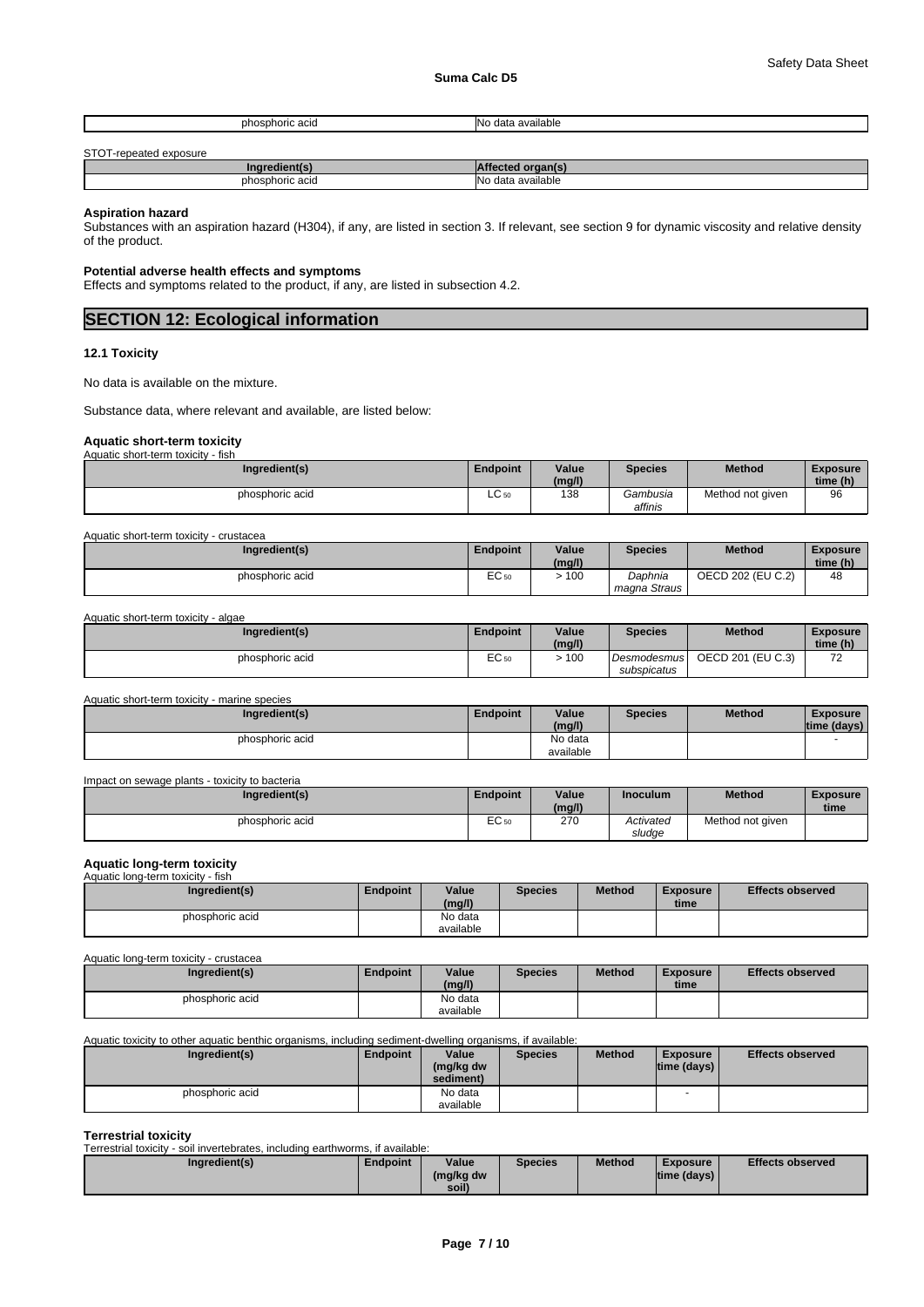| phosphoric acid<br>.<br>__ | No data<br>. |  |  |
|----------------------------|--------------|--|--|
|                            | available    |  |  |

Terrestrial toxicity - plants, if available:

| י ייטועט ושוויטטוויט<br>Diamo. Il avaliablo. |                 |                             |                |               |                                       |                         |
|----------------------------------------------|-----------------|-----------------------------|----------------|---------------|---------------------------------------|-------------------------|
| Ingredient(s)                                | <b>Endpoint</b> | Value<br>(mg/kg dw<br>soil) | <b>Species</b> | <b>Method</b> | <b>Exposure</b><br>$ time$ (days) $ $ | <b>Effects observed</b> |
| phosphoric acid                              |                 | No data<br>available        |                |               |                                       |                         |

Terrestrial toxicity - birds, if available:

| Ingredient(s)   | Endpoint | Value     | <b>Species</b> | <b>Method</b> | <b>Exposure</b><br>time (davs) | <b>Effects observed</b> |
|-----------------|----------|-----------|----------------|---------------|--------------------------------|-------------------------|
| phosphoric acid |          | No data   |                |               |                                |                         |
|                 |          | available |                |               |                                |                         |

Terrestrial toxicity - beneficial insects, if available:

| Ingredient(s)   | Endpoint | Value<br>(mg/kg dw<br>soil) | <b>Species</b> | <b>Method</b> | <b>Exposure</b><br>$ time$ (days) $ $ | <b>Effects observed</b> |
|-----------------|----------|-----------------------------|----------------|---------------|---------------------------------------|-------------------------|
| phosphoric acid |          | No data                     |                |               |                                       |                         |
|                 |          | available                   |                |               |                                       |                         |

Terrestrial toxicity - soil bacteria, if available:

| Ingredient(s)   | Endpoint | Value     | Species | <b>Method</b> | <b>Exposure</b>    | <b>Effects observed</b> |
|-----------------|----------|-----------|---------|---------------|--------------------|-------------------------|
|                 |          | (mg/kg dw |         |               | $ time$ (days) $ $ |                         |
|                 |          | soil)     |         |               |                    |                         |
| phosphoric acid |          | No data   |         |               | $\sim$             |                         |
|                 |          | available |         |               |                    |                         |

#### **12.2 Persistence and degradability**

**Abiotic degradation** Abiotic degradation - photodegradation in air, if available:

Abiotic degradation - hydrolysis, if available:

Abiotic degradation - other processes, if available:

## **Biodegradation**

Ready biodegradability - aerobic conditions

| Ingredient(s)   | <b>Inoculum</b> | <b>Analytical</b><br>method | <b>DT</b> 50 | <b>Method</b> | <b>Evaluation</b>         |
|-----------------|-----------------|-----------------------------|--------------|---------------|---------------------------|
| phosphoric acid |                 |                             |              |               | Not applicable (inorganic |
|                 |                 |                             |              |               | substance)                |

Ready biodegradability - anaerobic and marine conditions, if available:

Degradation in relevant environmental compartments, if available:

#### **12.3 Bioaccumulative potential**

Partition coefficient n-octanol/water (log Kow)

| aredient(s'<br>Ino | Value                                                                  | Method | dation                                         | <b>Damar</b><br>-ченіаг. |
|--------------------|------------------------------------------------------------------------|--------|------------------------------------------------|--------------------------|
| phosphoric acid    | .<br>available<br><b>N<sub>IO</sub></b><br>. A <sub>0</sub><br>iyo dal |        | <b>IN</b> o<br>າ expected<br>o bioaccumulation |                          |

Bioconcentration factor (BCF)

| redient(s)<br>.nar | Value                               | Species | Method | Evaluation                               | Remark |
|--------------------|-------------------------------------|---------|--------|------------------------------------------|--------|
| phosphoric acid    | $\cdots$<br>ı data available<br>No. |         |        | ı expected<br>. bioaccumulation ر<br>INC |        |

#### **12.4 Mobility in soil**

| Adsorption/Desorption to soil or sediment |                                             |                                                  |               |                       |                                                     |
|-------------------------------------------|---------------------------------------------|--------------------------------------------------|---------------|-----------------------|-----------------------------------------------------|
| Ingredient(s)                             | <b>Adsorption</b><br>coefficient<br>Loa Koc | <b>Desorption</b><br>coefficient<br>Log Koc(des) | <b>Method</b> | Soil/sediment<br>type | <b>Evaluation</b>                                   |
| phosphoric acid                           | l No data available                         |                                                  |               |                       | Potential for mobility in soil,<br>soluble in water |

#### **12.5 Results of PBT and vPvB assessment**

Substances that fulfill the criteria for PBT/vPvB, if any, are listed in section 3.

#### **12.6 Other adverse effects**

No other adverse effects known.

# **SECTION 13: Disposal considerations**

**13.1 Waste treatment methods Waste from residues / unused products:**

The concentrated contents or contaminated packaging should be disposed of by a certified handler or according to the site permit. Release of waste to sewers is discouraged. The cleaned packaging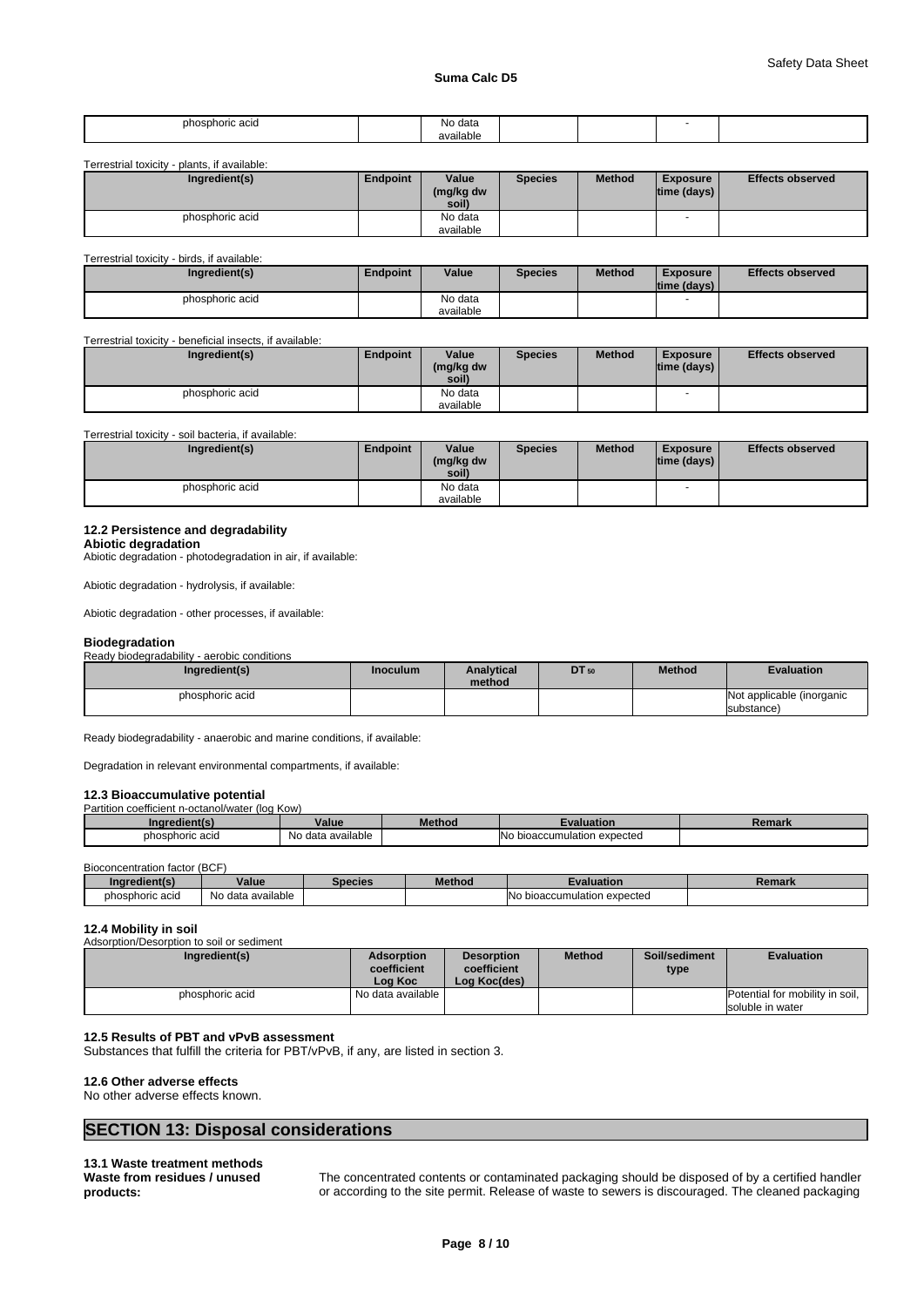#### **Suma Calc D5**

**European Waste Catalogue:** 20 01 14\* - acids.

**Empty packaging**

material is suitable for energy recovery or recycling in line with local legislation.

**Recommendation:** Dispose of observing national or local regulations.<br> **Suitable cleaning agents:** Water, if necessary with cleaning agent. Water, if necessary with cleaning agent.

# **SECTION 14: Transport information**

**Land transport (ADR/RID), Sea transport (IMDG), Air transport (ICAO-TI / IATA-DGR) 14.1 UN number:** 1805 **14.2 UN proper shipping name: 14.3 Transport hazard class(es): Class:** 8 **Label(s):** 8 **14.4 Packing group:** III **14.5 Environmental hazards: Environmentally hazardous:** No **Marine pollutant:** No **14.6 Special precautions for user:** None known. **14.7 Transport in bulk according to Annex II of MARPOL and the IBC Code:** The product is not transported in bulk tankers. **Other relevant information: ADR**  Phosphoric acid, solution

**Classification code:** C1

**Tunnel restriction code:** E **Hazard identification number:** 80

**IMO/IMDG**

**EmS:** F-A, S-B

The product has been classified, labelled and packaged in accordance with the requirements of ADR and the provisions of the IMDG Code Transport regulations include special provisions for certain classes of dangerous goods packed in limited quantities.

# **SECTION 15: Regulatory information**

#### **15.1 Safety, health and environmental regulations/legislation specific for the substance or mixture**

#### **EU regulations:**

• Regulation (EC) No 1272/2008 - CLP

• Regulation (EC) No. 1907/2006 - REACH

• Regulation (EC) No. 648/2004 - Detergents regulation

#### **Authorisations or restrictions (Regulation (EC) No 1907/2006, Title VII respectively Title VIII):** Not applicable.

### **Ingredients according to EC Detergents Regulation 648/2004**

non-ionic surfactants  $\sim$  5 %

The surfactant(s) contained in this preparation complies(comply) with the biodegradability criteria as laid down in Regulation (EC) No. 648/2004 on detergents. Data to support this assertion are held at the disposal of the competent authorities of the Member States and will be made available to them, at their direct request or at the request of a detergent manufacturer.

#### **15.2 Chemical safety assessment**

A chemical safety assessment has not been carried out on the mixture

# **SECTION 16: Other information**

*The information in this document is based on our best present knowledge. However, it does not constitute a guarantee for any specific product features and does not establish a legally binding contract*

**SDS code:** MSDS1826 **Version:** 04.2 **Revision:** 2018-01-25

**Reason for revision:**

This data sheet contains changes from the previous version in section(s):, 2, 3, 16

#### **Classification procedure**

The classification of the mixture is in general based on calculation methods using substance data, as required by Regulation (EC) No 1272/2008. If for certain classifications data on the mixture is available or for example bridging principles or weight of evidence can be used for